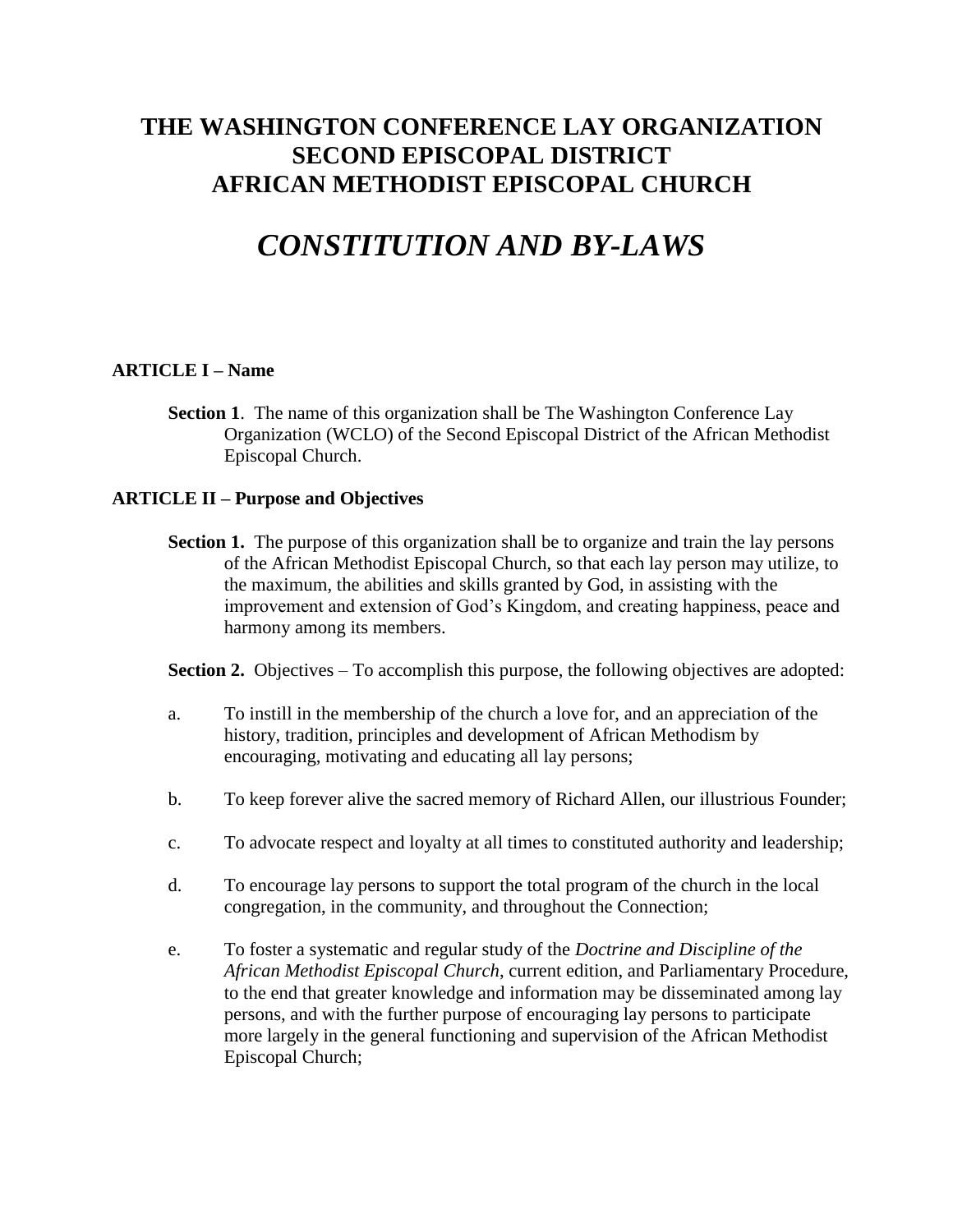- f. To foster, influence and support all constructive and progressive legislation for the church that promotes the teachings of Jesus Christ;
- g. To encourage development, recognition and utilization of the most appropriate operational practices and modern technology in conducting the activities of the African Methodist Episcopal Church;
- h. To promote the spread of personal evangelism through activities designed to prepare lay persons for appropriately conveying God's Word;
- i. To provide training in Christian Stewardship which causes lay persons to recognize that the connotation of stewardship addresses more than giving money;
- j. To increase the circulation of church papers;
- k. To provide for the orderly and systematic training of lay persons, especially officers, in order that they might more effectively, perform their service assignments;
- l. To promote activities which will result in harmonious fellowship, for lay persons throughout the Connection;
- m. To help in the support of the African Methodist Episcopal (A.M.E.) Educational Institutions; and
- n. To give financial assistance to the Connectional Lay Economic Development Corporation (CLEDC) in support of Connectional programs.

#### **ARTICLE III – Divisions**

- **Section 1.** The Washington Conference Lay Organization shall be composed of the Presiding Elder District Lay Organizations of the Annual Conference\* and Organizations of Station Churches or Circuits of the Washington Annual Conference.
- **Section 2.** *\*The Presiding Elder District Lay Organization of the Annual Conference is* optional and shall only be organized where the Washington Conference Lay Organization determines it to be necessary for the efficient conduct of its business. If such a determination is made, the Washington Conference Lay Organization President shall, after giving fourteen (14) days written notice, which shall include date, time, place and purpose of the meeting, to each charge in the District, convene and organize the Presiding Elder District Lay Organization of the Annual Conference. The Presiding Elder District Organization of the Annual Conference where organized, shall bear the same relationship to the Washington Conference Lay Organization as the Washington Conference Lay Organization.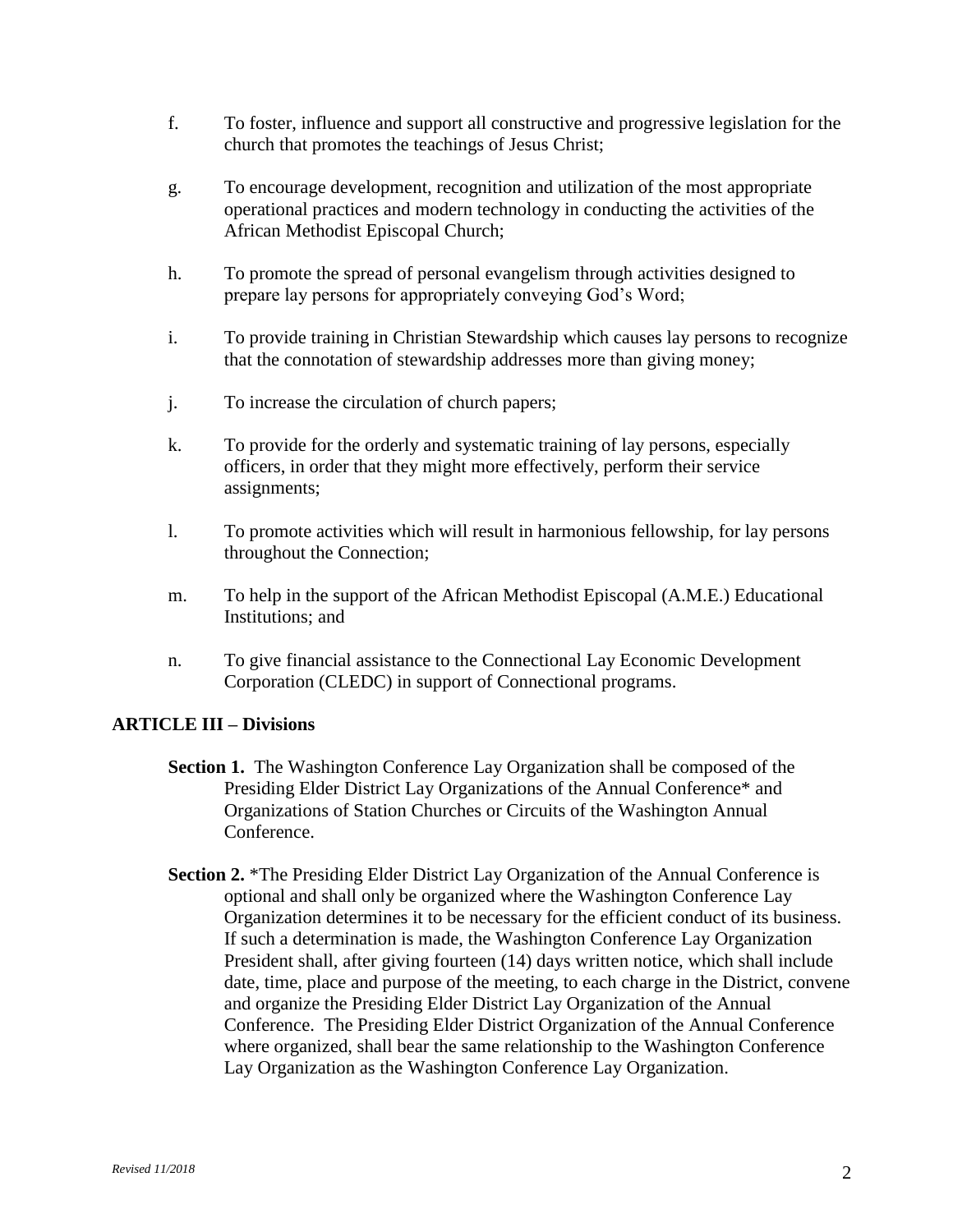#### **ARTICLE 1V – Membership**

- **Section 1.** The membership of The Washington Conference Lay Organization, for the purpose of conducting business, shall be composed of:
- a.All unordained members in good and regular standing in their local organizations. Good and regular standing means every member is governed by the Constitution of the organization and pays required dues as set by his/her local Lay Organization attends fifty percent (50%) of the local Lay Organization meetings, and participates at the Washington Conference Lay Organization level.
- b. All elected officers of the Washington Conference Lay Organization;
- c. The Presidents of each duly organized Presiding Elder District Lay Organization of the Annual Conference;
- d. The President or a duly elected representative of each organized Station Church or Circuit Organization; and
- e. All Members of Station Church or Circuit Lay Organizations who have paid the required annual membership fee of the Washington Conference Lay Organization.
- **Section 2.** The Washington Conference Lay Organization membership in the Second Episcopal District Lay Organization shall be as follows:
- a. The President of the Washington Conference Lay Organization, Director of Lay Activities and Young Adult Representative;
- b. Six (6) elected delegates, at least one of whom shall be a young adult, age 18-35, from the Washington Conference Lay Organization;
- c. Each President or a duly elected representative, of each duly organized Presiding Elder District Lay Organization of an Annual Conference\*; and
- d. Each President or a duly elected representative of each organized Station/Church, Mission, or Circuit Organization.
- e. Six (6) elected delegates, at least one of whom shall be a young adult, age 18-35, of each organized Station Church, Mission or Circuit Lay Organization where there is a duly organized Lay Organization.

\*A duly organized Lay Organization of a Station/Church, Mission, Circuit, or a Presiding Elder District of the Annual Conference, shall be an organization reporting to the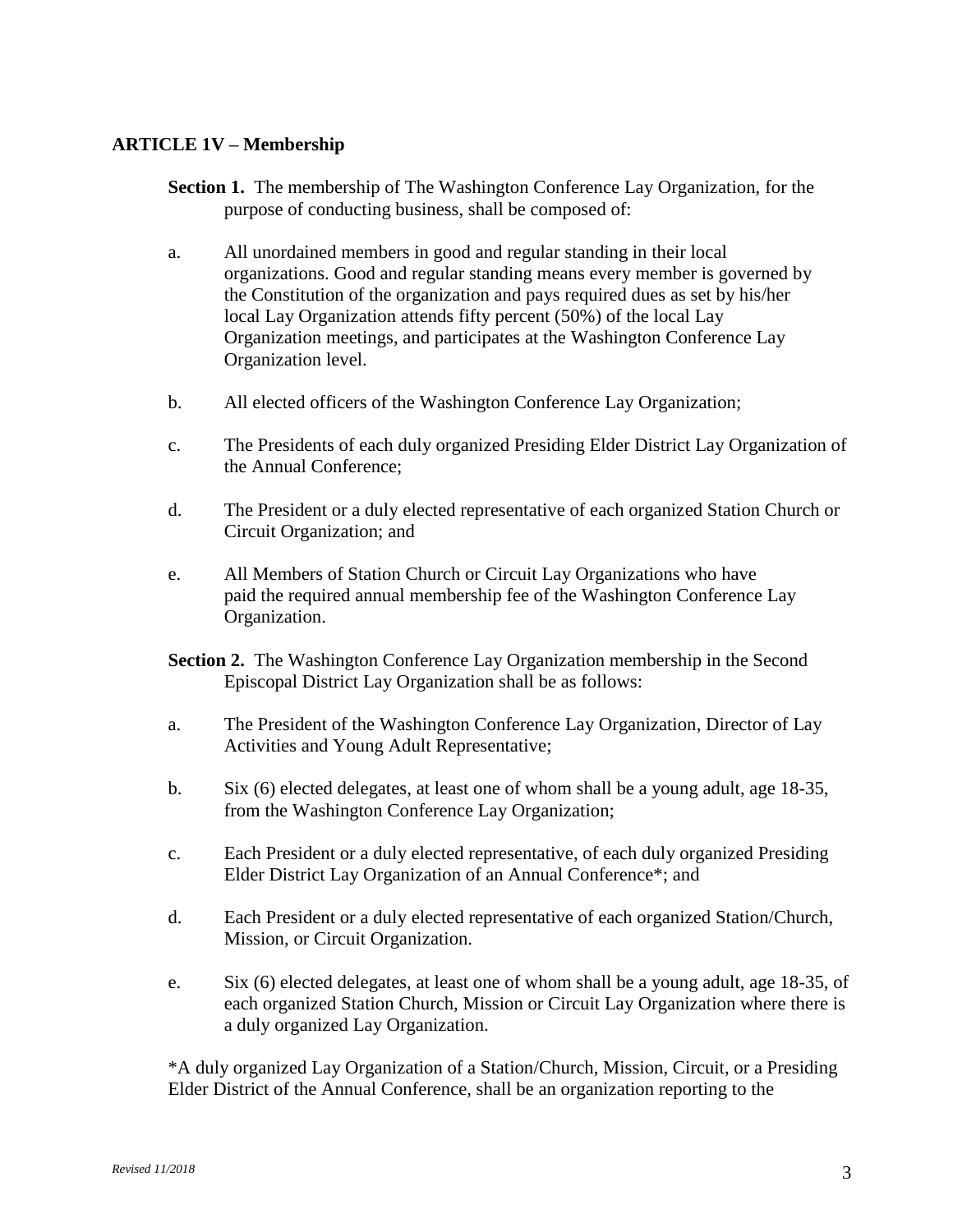Washington Conference Lay Organization's Annual Meeting or which is recognized by the Conference as an organization.

#### **ARTICLE V – Officers, Duties and Responsibilities**

- **Section 1.** The elected Officers of the Washington Conference Lay Organization and its divisions (See Article III) shall be:
- a. President
- b. First Vice President
- c. Second Vice President\*
- d. Third Vice President\*
- e. Recording Secretary
- f. Assistant Recording Secretary\*
- g. Corresponding Secretary\*
- h. Treasurer
- i. Financial Secretary\*
- j. Chaplain
- k. Historiographer\*
- l. Parliamentarian**\***
- m. Director of Lay Activities
- n. Director of Public Relations\*
- o. Young Adult Representative
- \*Elected at the discretion of the Conference
- **Section 2.** The records of all officers handling finances of the Washington Conference Lay Organization shall be audited be an external auditing entity, which shall report its findings to the Washington Conference Lay Organization. This Audit Report shall serve as the basis for the Annual Report of the Washington Conference Lay Organization as required by the 2nd Episcopal District Lay Organization.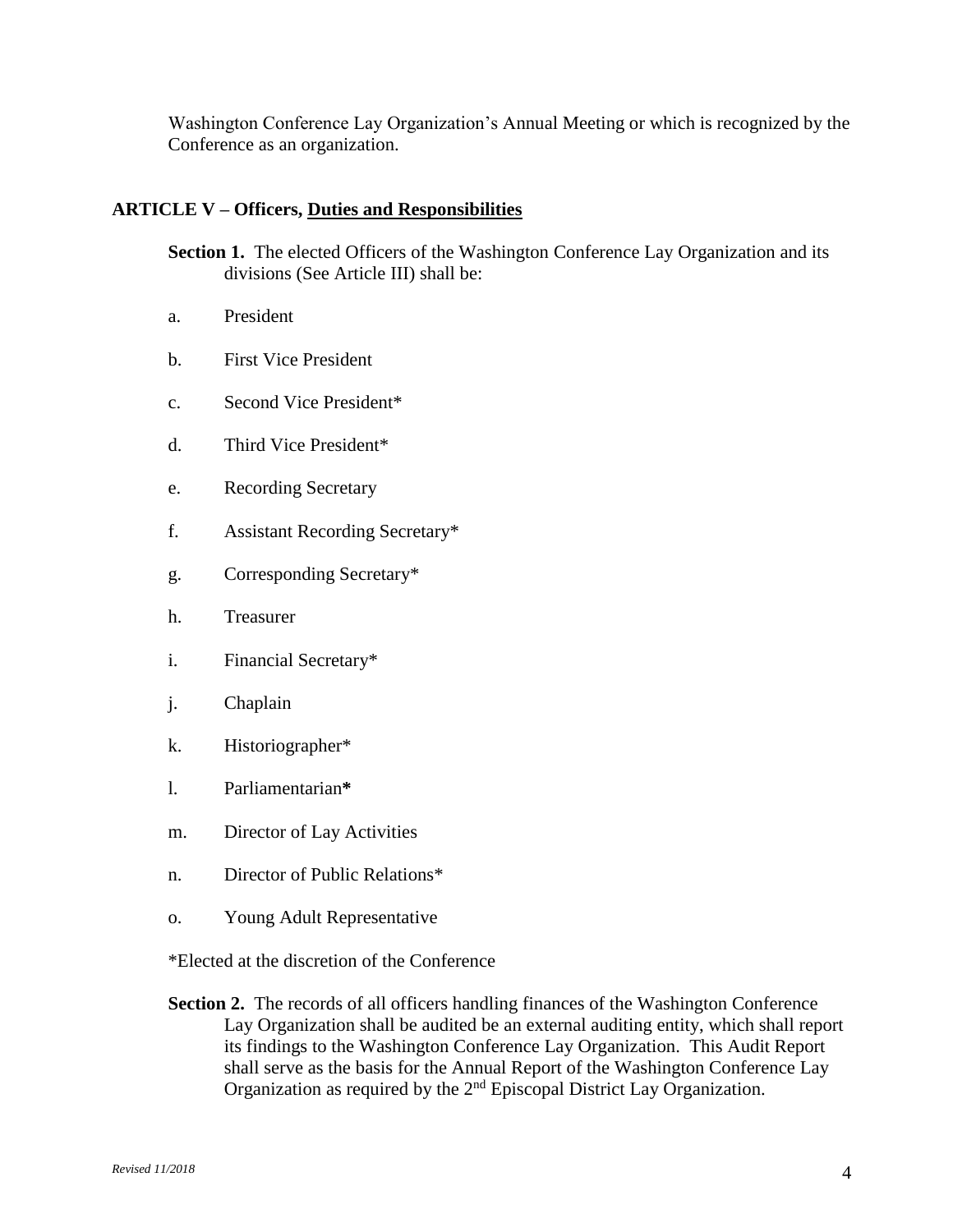Section 3. Duties and Responsibilities of Elected Officers

- **a**. The *President* of the Washington Conference Lay Organization shall preside over its sessions during its regular, special, or emergency meetings, and shall also be Chairman of the Executive Board. The President shall be the active head of said organization and shall be responsible for seeing that the Constitution and By-Laws of this organization, as well as the orders and policies of the Executive Board are fully carried out. The President shall also be responsible for expanding and developing the lay work throughout the conference through channels of the Conference Lay Organization. The President shall also be responsible for such other duties as may be usual and customary to the position and which may be assigned from time to time by the Executive Board and the directives approved by the Conference body.
	- **1.** The President shall represent the Washington Conference Lay Organization at the Biennial Session of the Connectional Lay Organization.
	- **2.** The President shall appoint chairpersons of all Standing and Ad Hoc Committees.

#### **b.** The *First Vice President* **shall:**

- 1. Be responsible for Membership Recruitment, Retention, and Coordinate such duties or programs as assigned by the President;
- **2.** Assume the complete duties of the President during an absence or when it has been determined by the Executive Board that the President can no longer perform the duties.

#### **c**. The *Second Vice President* **shall**:

- **1.** Be responsible for strategic planning and coordinate such programs as are assigned by the President;
- **2.** In the absence of the President and First Vice President shall preside at all meetings and assume all duties of the office of the President.

#### **d.** The *Third Vice President* **shall:**

- **1**. Coordinate such duties as Personal Evangelism and coordinating those efforts with each organized Station Church or Circuit Organization and coordinate such programs as are assigned by the President;
- **2.** In the absence of the President, First Vice President, and Second Vice President shall preside at all meetings and assume all the duties of the office of President.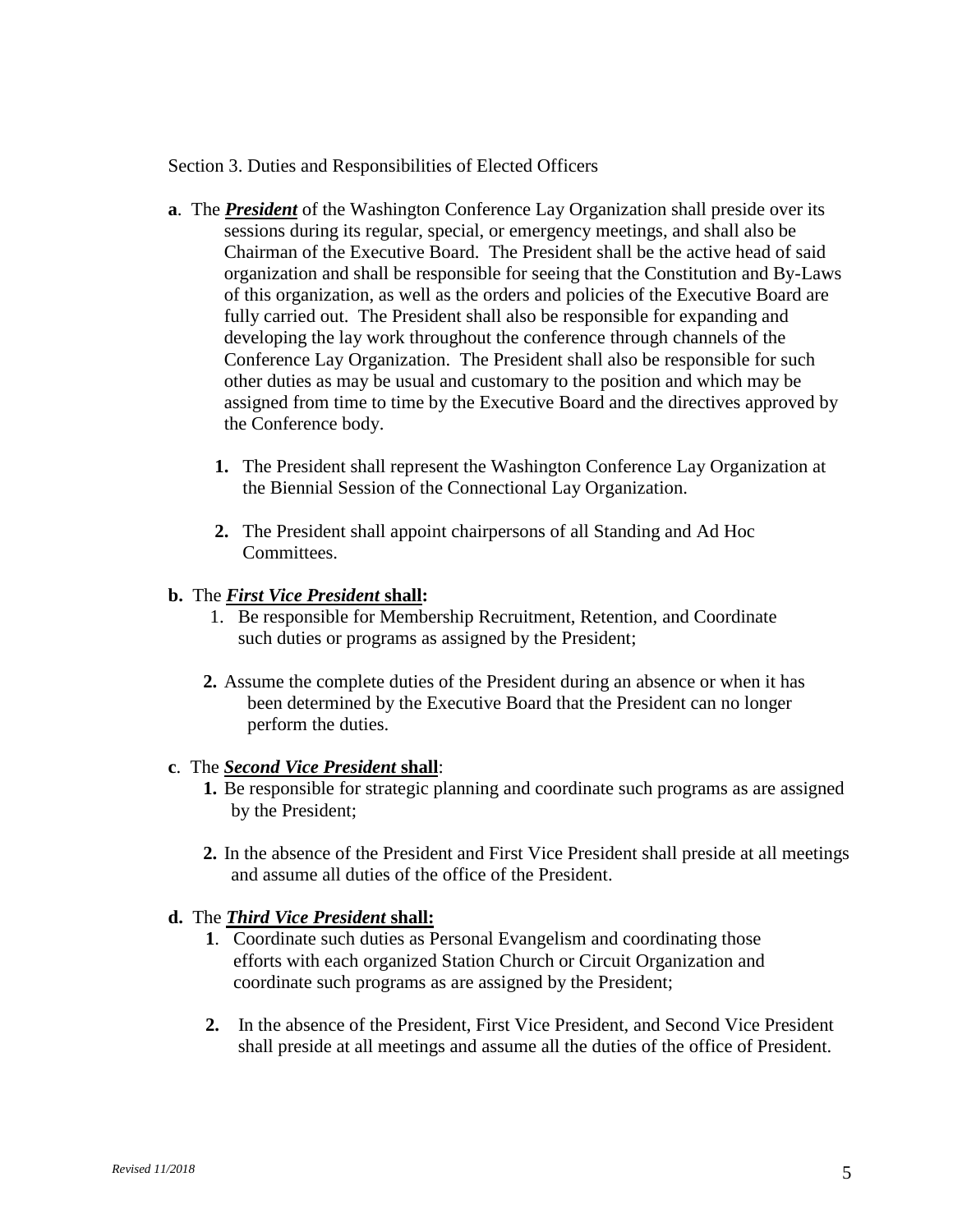#### **e.** The *Recording Secretary* **shall:**

- **1.** Be responsible for the recording of attendance and accurate minutes of all business transacted during meetings and shall read the minutes of any previous meetings when called upon to do so by the President;
- **2.** Be responsible for recording attendance of all roll calls and membership registrations;
- **3.** In the absence of the President and Vice Presidents, the Recording Secretary shall preside until a chairperson "pro tem" is elected;
- **4.** Prepare for the presiding officer a statement of unfinished business to come before the meeting and a report of the Executive Board meetings to be presented at the Annual Conference;
- **5.** The Recording Secretary shall hold the bonds of the Treasurer and the Financial Secretary.
- **f.** The *Assistant Recording Secretary* shall assist the Recording Secretary in keeping accurate records and in the absence of the secretary, shall perform the duties of the secretary.
- **g.** The *Corresponding Secretary* shall review all correspondence, report pertinent information to the Executive Board and reply to correspondence as directed by the President and/or the Executive Board.

#### **h.** The *Treasurer* **shall:**

- **1.** Receive all monies and disburse same upon authorization of the President as approved by the body;
- **2.** The Treasurer shall keep accurate records and give an itemized report at each Board meeting and monthly meeting;
- **3.** The Treasurer shall be bonded and said bond be held by the Recording Secretary.

#### **i.** The *Financial Secretary* **shall:**

- **1.** Assist the Treasurer and write vouchers countersigned by the President that authorize expenditures which are to be paid by the Treasurer;
- **2.** Turn over to the Treasurer within thirty (30) days all monies received;
- **3.** Be bonded and said bond be held by the Recording Secretary.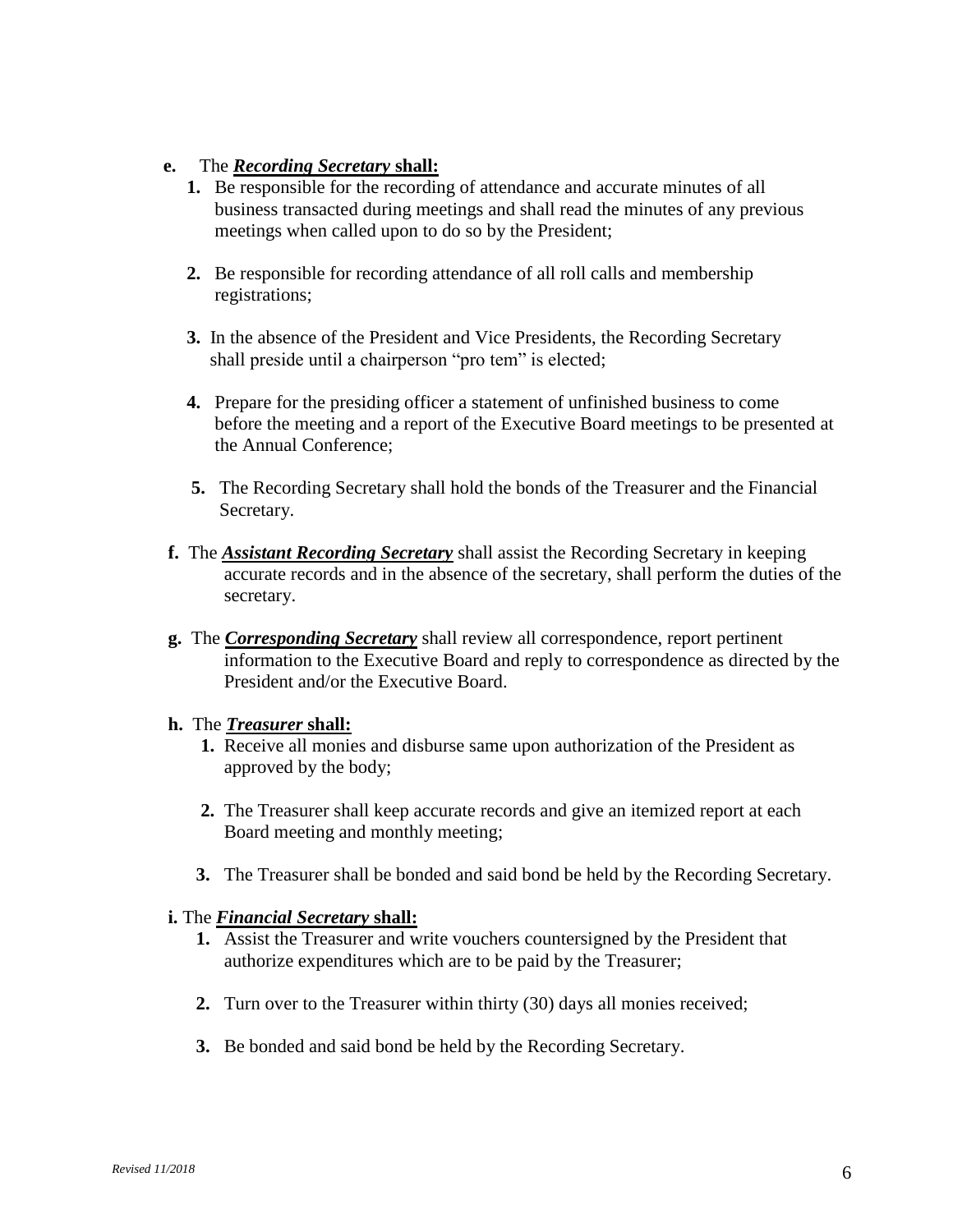**j.** The *Chaplain* shall make sufficient preparation for each Bible Study and Devotional Service and give spiritual leadership to the organization.

#### **k. The** *Historiographer* **shall:**

- **1.** Keep a written and pictorial record of the activities and achievements of the organization and make it available upon request;
- **2.** Act as custodian of all photographs, citations, awards, trophies and other mementos.

#### **l. The** *Parliamentarian* **shall**

- **1.** Advise the President or presiding officer, when necessary, concerning questions of parliamentary procedure;
- **2.** Follow the *Doctrine and Discipline of the African Methodist Episcopal Church*, current edition, and *Robert's Rules of Order*, latest revised edition, at all meetings;
- **3.** Be the recognized authority on this constitution, shall serve on the constitution and standing rules committees and shall serve as a consultant to other committees as needed.

#### **m. The** *Director of Lay Activities* **shall**;

- **1**. Be responsible for planning a training program and course of study in accordance with the purposes and objectives of the Lay Organization as presented by the Connectional Director of Lay Activities;
- **2**. Forward the course of study to District Directors of Lay Activities of the Annual Conference who shall in turn forward the course of study to the Station Church or Circuit Directors of Lay Activities. If there is no organized District Lay Organization of the Annual Conference, The Conference Director of Lay Activities shall forward the course of study to the Station Church, Mission, or Circuit Directors of Lay Activities. The training program and course of study shall reach the Directors of Lay Activities within thirty (30) days after the Connectional Director of Lay Activities has forwarded same. A full report of progress made in the implementation of the course of study shall be given at each Annual Conference.

#### **n. The** *Director of Public Relations* **shall:**

- **1.** Seek to bring about a harmony of understanding between the church and public through the channeling of information to various media;
- **2.** Be responsible for all press releases and public relations for and during the Annual Conference and shall disseminate news items of interest through Newsletter and/or multi-media processes.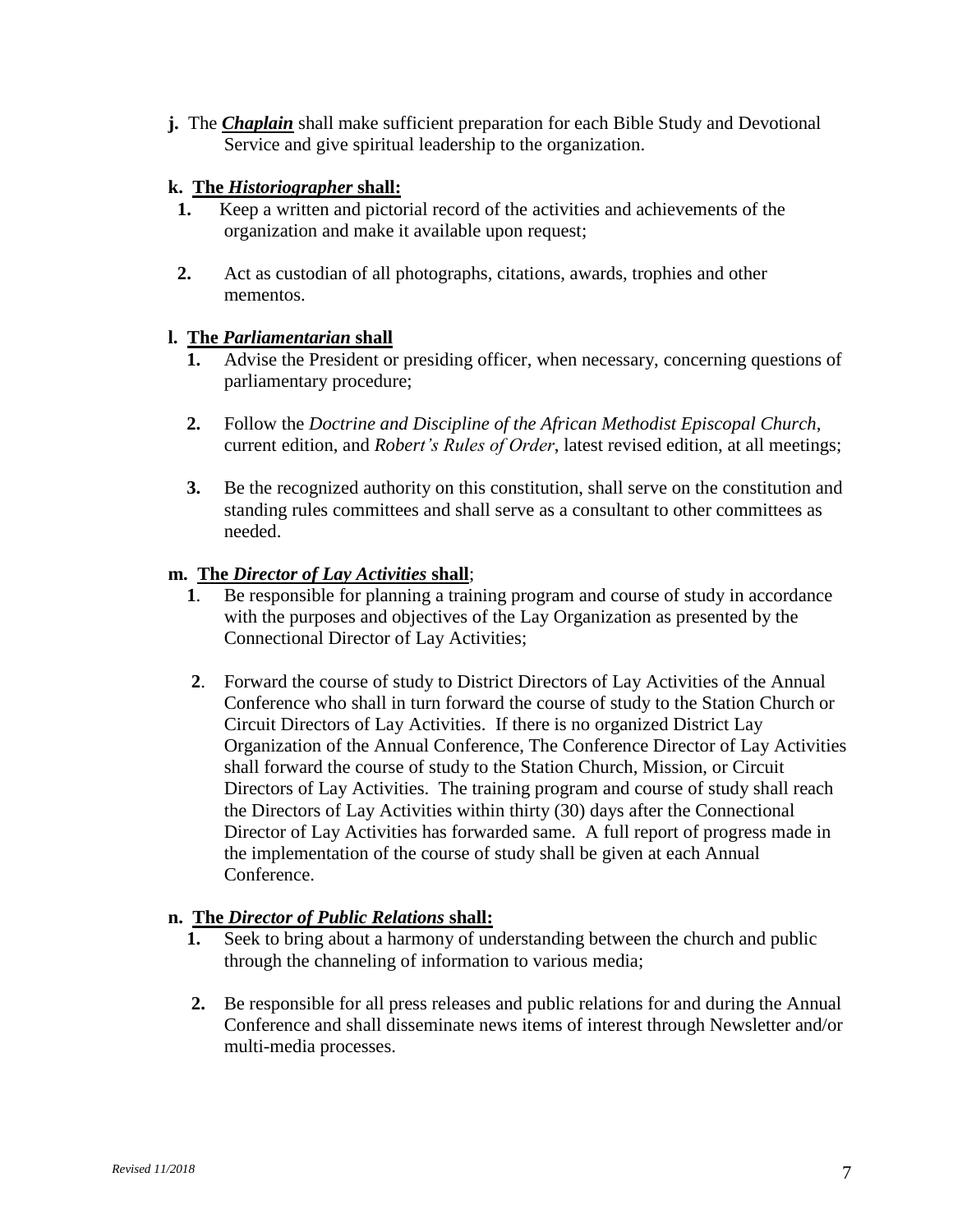- **o.** The *Young Adult Representative* shall:
	- 1. Be responsible for implementing teaching and training opportunities for Young Adults in conjunction with the Director of Lay Activities;
	- 2. Advocate for Young Adults concerns to the WCLO Executive Board;
	- 3. Facilitate WCLO Young Adult events with approval of the WCLO Executive Board.

#### **ARTICLE VI – Nomination and Election Procedures**

- **Section 1.** All elections of officers shall be by ballot, and a majority vote shall elect. Any method of election in any division other than by ballot shall be declared null and void by the Washington Conference Lay Organization.
- **Section 2.** Washington Conference Lay Organization Officers shall be elected biennially.
- **Section 3.** Presiding Elder District Lay Organization Officers of the Annual Conference shall be elected biennially.
- **Section 4.** The elected officers of The Washington Conference Lay Organization and its divisions shall serve no more than eight (8) consecutive years in the same office.
- **Section 5.** Station Church, Mission, or Circuit Organization Officers shall be elected annually.
- **Section 6.** Newly elected officers shall assume duties of the office upon installation. The transitional period to reconcile files, records, and check inventories before transferring them to the incoming officers shall not exceed a period of sixty (60) calendar days.
- **Section 7.** All persons seeking an elected office must submit a "Letter of Intent" with qualifications for such office, signed by the Station Church or Circuit President and the local Pastor, to the Chairperson of the Nominating Committee.
- **Section 8.** All persons seeking an elected position as officer or delegate of the Washington Conference Lay Organization must be present during the election.
	- a. Emergency is defined as situations or events that occur beyond the individual's control. Included are immediate family emergencies, job-related activities that would take the person out of the area, thus not allowing presence at the election.
	- b. A request for excused absence may be granted by the President upon receipt of notification and justification from the candidate. Notification must also be sent to the Chairperson of the Nominating Committee.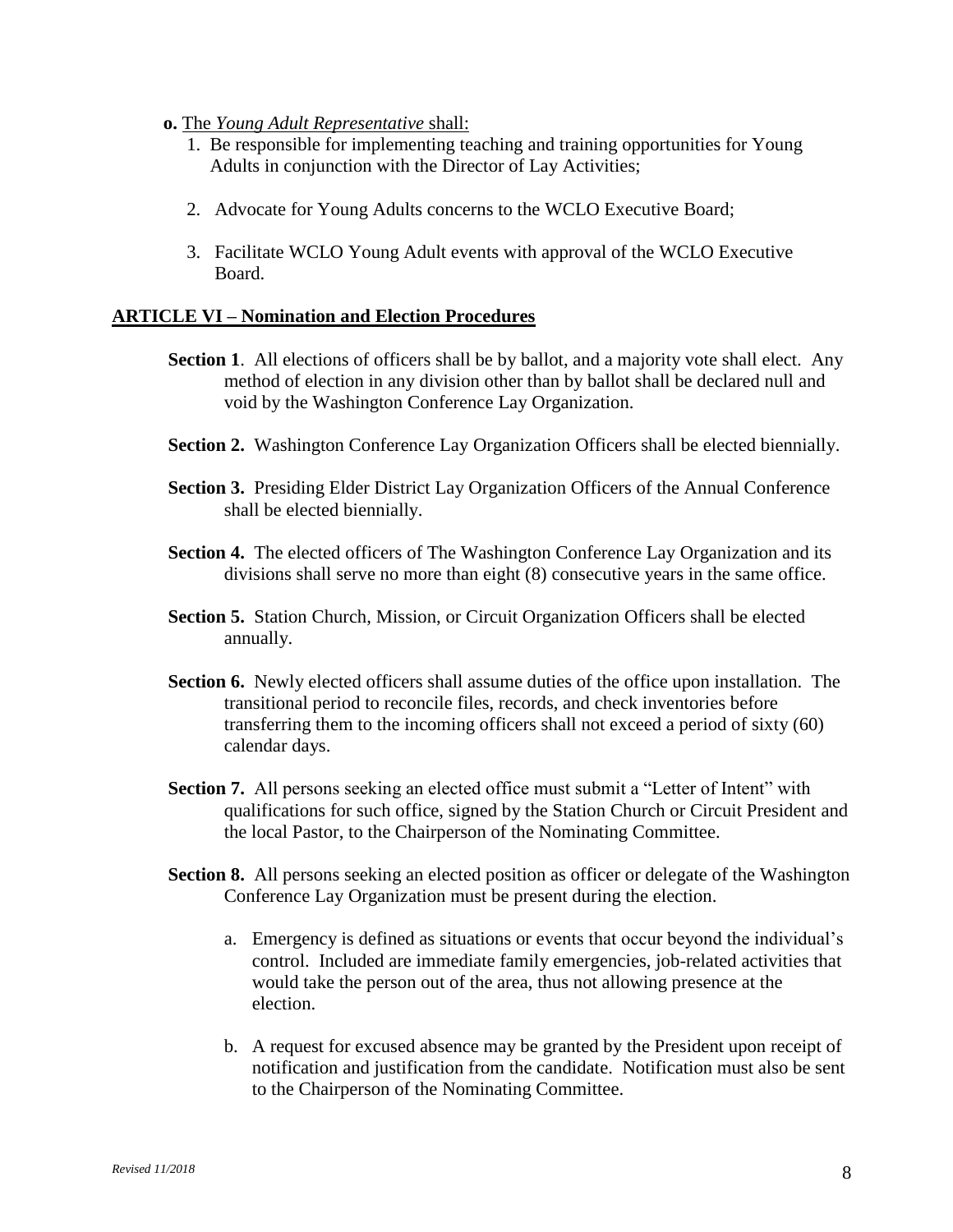- **Section 9.** The Nominating Committee of the Washington Conference Lay Organization shall have the following responsibilities:
	- a. To provide a letter of intent and a description of all elected positions to all current officers and the local Presidents at least 90 days prior to the election.
	- b. To examine the qualifications of all members who have expressed an interest in running for an office in the Washington Conference according to the standards set forth in Article VI;
	- c. To certify to the Election Committee of the Washington Conference Lay Organization that, as a result of their examination of the qualifications of interested candidates, those candidates are eligible to run for office in the Washington Conference Lay Organization;
	- d. To prepare a list of candidates eligible to run for office in the Washington Conference Lay Organization;
	- e. To notify candidates of their eligibility to run for office in the Washington Conference Lay Organization.
	- f. Sets deadline closing date for nominations to the meeting date that is one month before the election. No new nominations shall be added after such time.
	- g. Presents a list of nominees to the Washington Conference Lay Organization at the meeting prior to the meeting designated for the election. In the event that said meeting is not held for reasons beyond the control of the organization, the Nominating Committee must provide their report to the local presidents at least two weeks prior to the election.
	- h. Presents a list of nominees for each office to the Elections Committee within one (1) week following the nominations to allow for the preparation of ballots.

#### **ARTICLE VII – Election of Officers**

- **Section 1.** The Election Committee of the Washington Conference Lay Organization shall conduct the election of officers in the following manner:
	- a. The Election Committee shall register each member as they enter the place where the election of officers is to be conducted and certify that he/she is eligible to vote. All members certified as having paid their annual membership fee prior to the election shall have the right to vote.
	- b. The Election Committee shall issue an official ballot to each member who is certified by the committee as eligible to vote.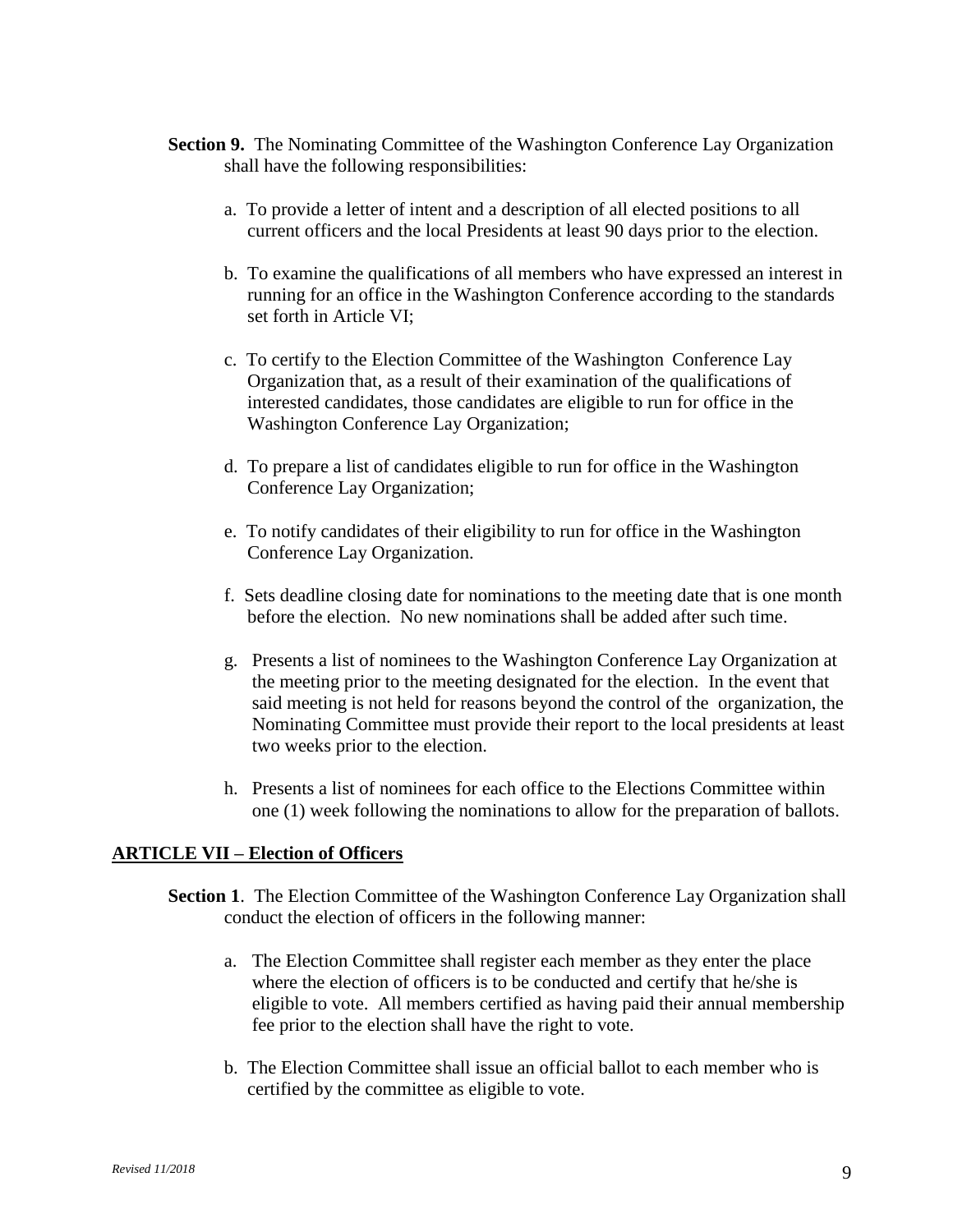- c. Members must be present to vote. No absentee or proxy ballots will be allowed.
- d. The Washington Conference Lay Organization shall elect two (2) tellers and two (2) clerks from the membership who shall be responsible for determining the correct number of eligible voters, ballots cast, and counting and recording the correct number of votes for each nominee.
- e. All ballots must be placed in the designated "ballot box."
- f. Any ballot containing votes for more than one (1) nominee for an office will automatically be challenged, declared invalid and discarded.
- g. Each candidate shall have the right to have one (1) observer monitor the vote counting process.
- **Section 2.** Vacancy in Office of President. If a vacancy occurs in the office of President due to death, resignation, disability or temporary inability or other causes, the First Vice President shall immediately assume the Office of President, for the unexpired term of office.
- **Section 3.** If a vacancy occurs among the elected officers other than the office of President, this vacancy shall be filled by the Executive Board upon the recommendation of the President.
	- a. A majority vote by the Executive Board shall determine the result.
	- b. All voting shall be by secret ballot (electronic or paper). Any person appointed and/or elected to fill an unexpired term of President shall subsequently be eligible to be elected to serve a full-term, no more than eight (8) consecutive years in the same office.

#### **ARTICLE VIII – Qualifications of Officers and Members**

- **Section 1.** All officers and members of the Washington Conference Lay Organization and its Divisions shall be members in good and regular standing in their Station Church, Mission, or Circuit Lay Organization.
- **Section 2.** The Washington Conference Lay Organization shall have the right at all times to pass upon qualifications of its own members and may reject or accept the membership of any person.
- **Section 3.** Any person seeking an elected position as officer or delegate of the Washington Conference Lay Organization must be present during the election.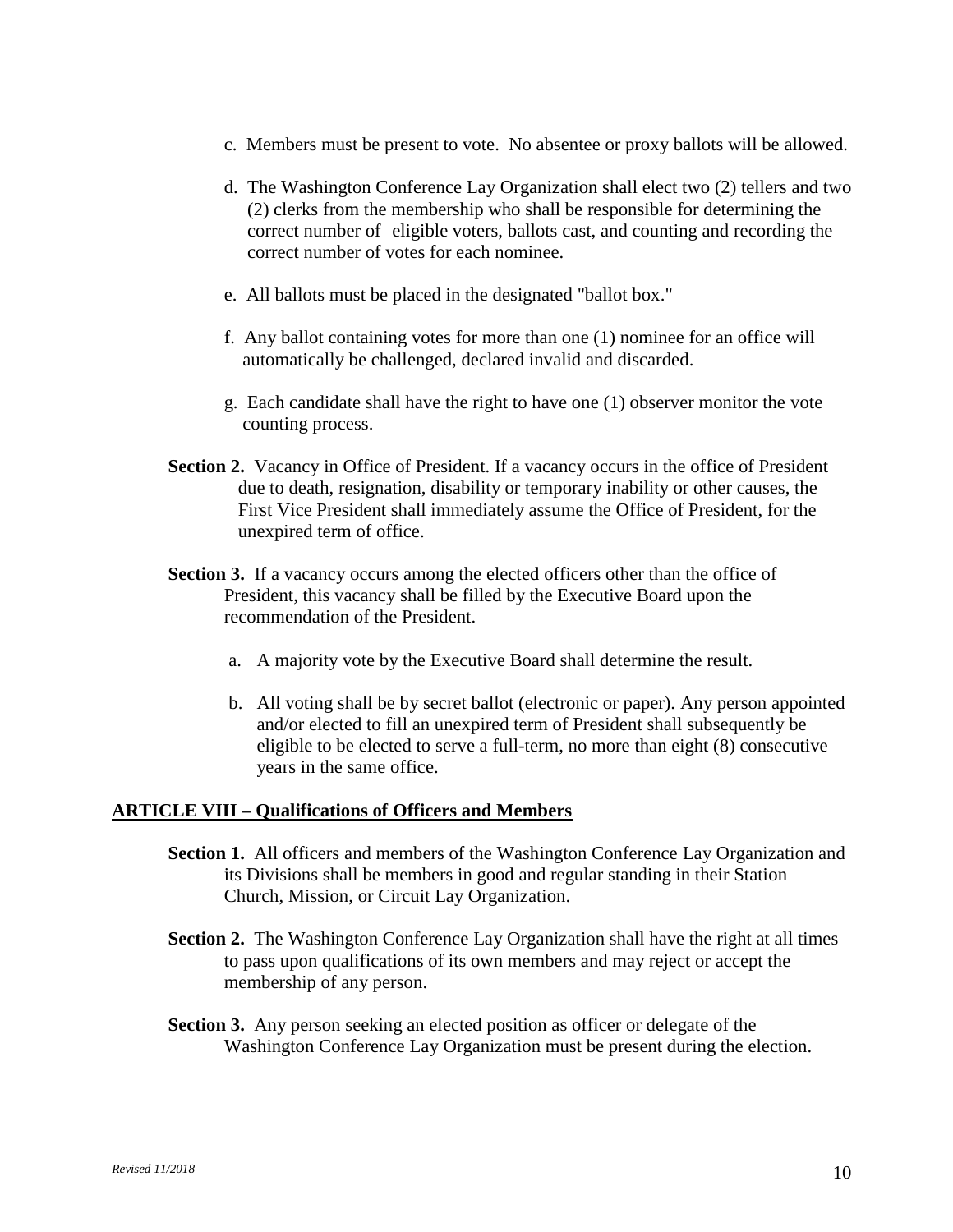- **Section 4.** Any candidates seeking an office in the Washington Conference Lay Organization must have demonstrated active participation on the Station Church, Mission, and Circuit Level.
- **Section 5.** Any candidate seeking the office of *President, First Vice President, Second Vice President and Third Vice President* must have prior service as either an elected officer of the Washington Annual Conference, District of the Annual Conference or local church organization; and to have at least 1-year administrative, supervisory experience or fiscal management experience.
- **Section 6**. Any candidate seeking the office of *Recording Secretary***,** *Assistant Recording Secretary***, and** *Corresponding Secretary* must have experience in basic computer technology, especially word processing.
- **Section 7.** Any candidate seeking the office of *Treasurer* or *Financial Secretary* must have experience in financial management including, but not limited to, the areas of accounting, bookkeeping, finance or economics.
- **Section 8**. Any candidate seeking the office of *Public Relations Director* must have a working knowledge of journalism, marketing, sales, or media technology. The individual must also possess strong interpersonal and communication skills.

#### **ARTICLE IX – Executive Board**

- **Section 1**. There shall be an Executive Board of the Washington Conference Lay Organization composed of the elected officers of the organization and the President of each Presiding Elder District Lay Organization of the Annual Conference and one at-large member elected from the young adult members, age 18-**35**.
- **Section 2.** The Executive Board shall meet at least annually at the time and place designated by the President and members of the Executive Board.
- **Section 3.** The President of the Washington Conference Lay Organization shall preside over the meetings of the Executive Board, and the Recording Secretary of the Washington Conference Lay Organization shall serve as secretary of the Executive Board.
- **Section 4.** The Executive Board shall have the authority to set the agenda for the work of the Washington Conference Lay Organization during the interim of the Annual Conference.
- **Section 5.** The Executive Board shall establish the rules and regulations by which it shall be governed. The Board shall have power over the supervision and direction of all affairs of the Organization during the interim of the Annual Conference, except that it shall not infringe upon any of the expressed constitutional provisions herein set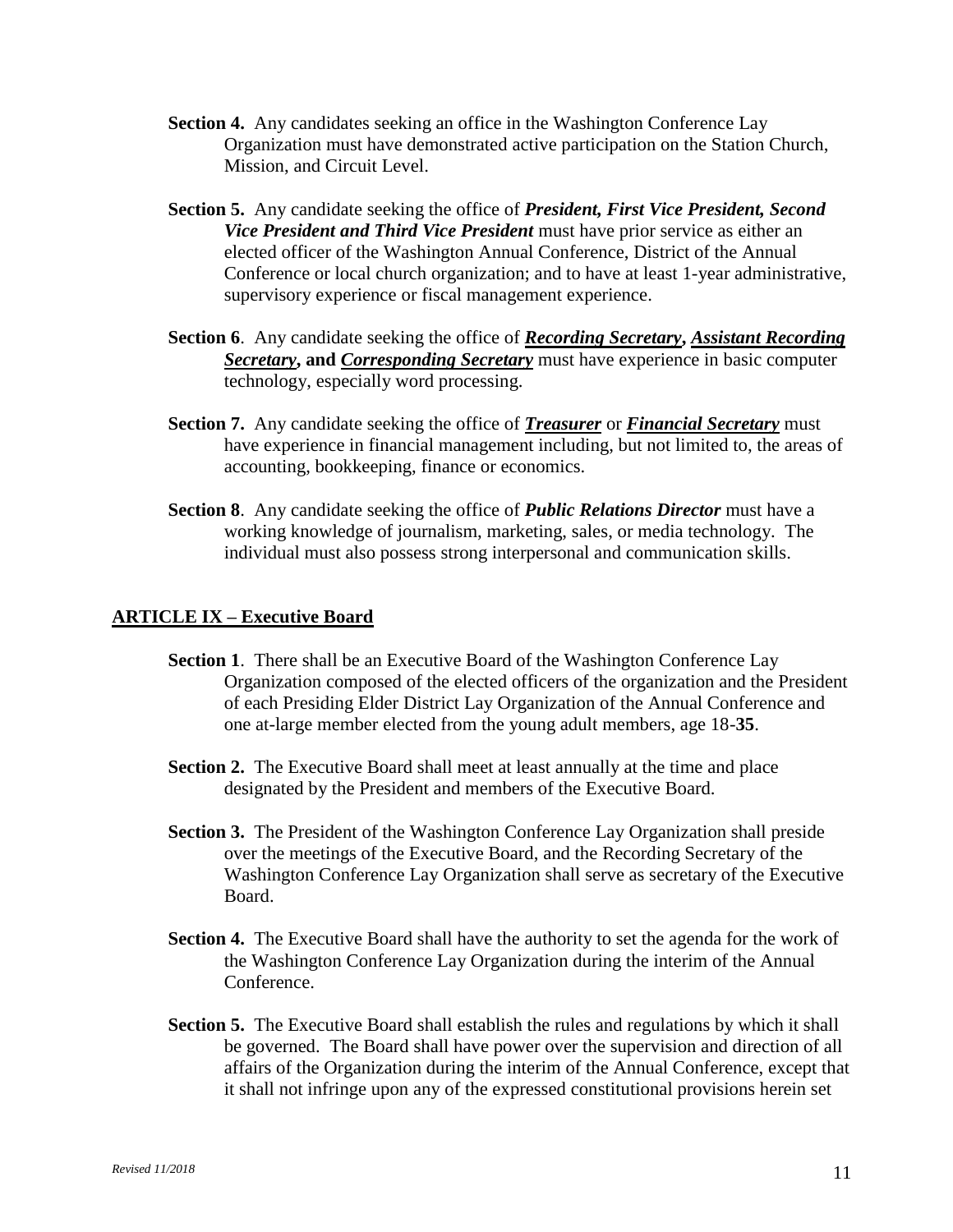forth and provided. Further, the Washington Conference Lay Organization in its Annual Conference Session may nullify, abrogate, or rescind any action of the Executive Board.

- **Section 6.** The Executive Board shall have the authority to make recommendations as to the official conduct of any elected officer, provided however, that any decision to suspend, expel or remove from office shall rest exclusively with the Washington Conference Lay Organization.
- **Section 7.** The Executive Board shall pass upon the Constitution and By-Laws of the Presiding Elder District Lay Organizations to determine their compliance with or conformity to the Constitution and By-Laws of the Washington Conference Lay Organization.
- **Section 8.** The Executive Board shall have such other authority as may be necessary to carry out the general purposes and intent of this Constitution.
- **Section 9.** The Executive Board, in its discretion, may establish an Advisory Council to act in a purely advisory capacity. The Advisory Council may consist of past presidents of the Washington Conference Lay Organization and such other distinguished lay members as the President may designate. The Advisory Council shall not exceed five (5) persons.
- **Section 10.** The biennial audit shall include the records of all officers handling finances of the WCLO conducted by an external licensed, bonded, and insured Certified Public Accounting firm. This audit report shall serve as the basis for the Biennial report of the WCLO. Upon approval of the WCLO Executive Board the Audit report and programmatic report from each office with an operational budget is presented at the next WCLO meeting following said Executive Board approval.

#### **ARTICLE X – Meetings**

- **Section 1.** The Washington Conference Lay Organization shall meet monthly in its regular session, except during the months of July and August.
- **Section 2.** All delegates to the Connectional Biennial Session from the Washington Conference Lay Organization must be elected at a regular or properly convened meeting at least six (6) months prior to the Biennial meeting; except that all Station Church**,** Mission**,** or Circuit Presidents are automatically delegates to the Biennial Session.

The names and addresses of all delegates (Station Church or Circuit, Presiding Elder Districts of the Annual Conference, and Conference) must be submitted to the Episcopal District Lay Organization's Secretary five (5) months before the meeting.

 **Section 3.** All meeting Roll Calls and membership attendance records shall be maintained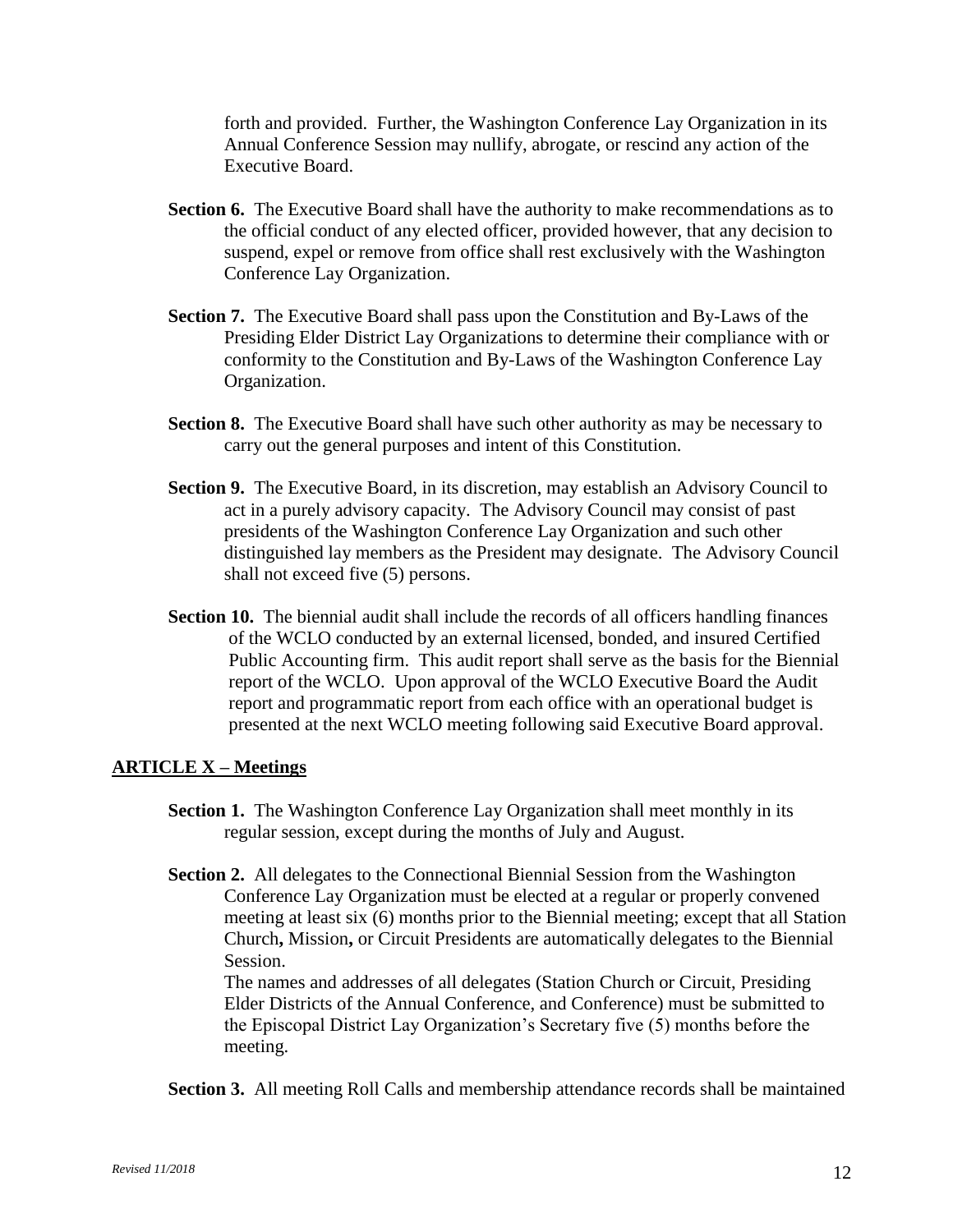by the Recording Secretary.

 **Section 4.** The Washington Conference Lay Organization President and/or a majority of the voting members of the Executive Board may call an emergency meeting of the Washington Conference Lay Organization when such a meeting is deemed necessary. The time, place, and object of such Special or Emergency Meeting shall be clearly set forth in the official call or notice. Only those matters expressly set out in the notice or call shall be deliberated upon, provided however, that no election of officers shall take place at a special or emergency meeting.

#### **ARTICLE XI – Voting Privileges**

- **Section 1.** Voting privilege in the Washington Conference Lay Organization shall be confined and restricted to persons set under Article IV.
- **Section 2.** No person shall be entitled to more than one (1) vote on an issue or matter in the Washington Conference Lay Organization. All voters must be personally present to exercise such privilege. No proxy or absentee voting shall be permitted.
- **Section 3.** Unless otherwise indicated, the majority vote shall prevail in determining all matters.

#### **ARTICLE XII - Powers of Jurisdiction**

**Section 1.** The Washington Conference Lay Organization shall exercise prudent and appropriate authority, power and supervision over all Presiding Elder District Lay Organizations and subordinate organizations established under the provisions of this constitution.

#### **ARTICLE XIII - Reserved and Implied Powers**

- **Section 1.** Each Presiding Elder District, Station Church or Circuit Lay Organization shall be vested with the full authority to make its own Constitution, By-Laws, Rules and Regulations as may be necessary for proper and orderly conduct of its affairs and for the governing of its officers and members. Each of these organizations shall have the authority to establish its own Executive Board, raise funds and in general perform all duties incident to its existence as an autonomous body except, however, said organization shall make no Constitution, By-Laws, Rules and Regulations which shall conflict with or abridge and of the Constitution and By-Laws of the Connectional Lay Organization.
- **Section 2.** A copy of the Constitution and By-Laws of each Presiding Elder District, Station Church or Circuit Organization must be filed with the Executive Board of the Washington Conference Lay Organization for examination and response.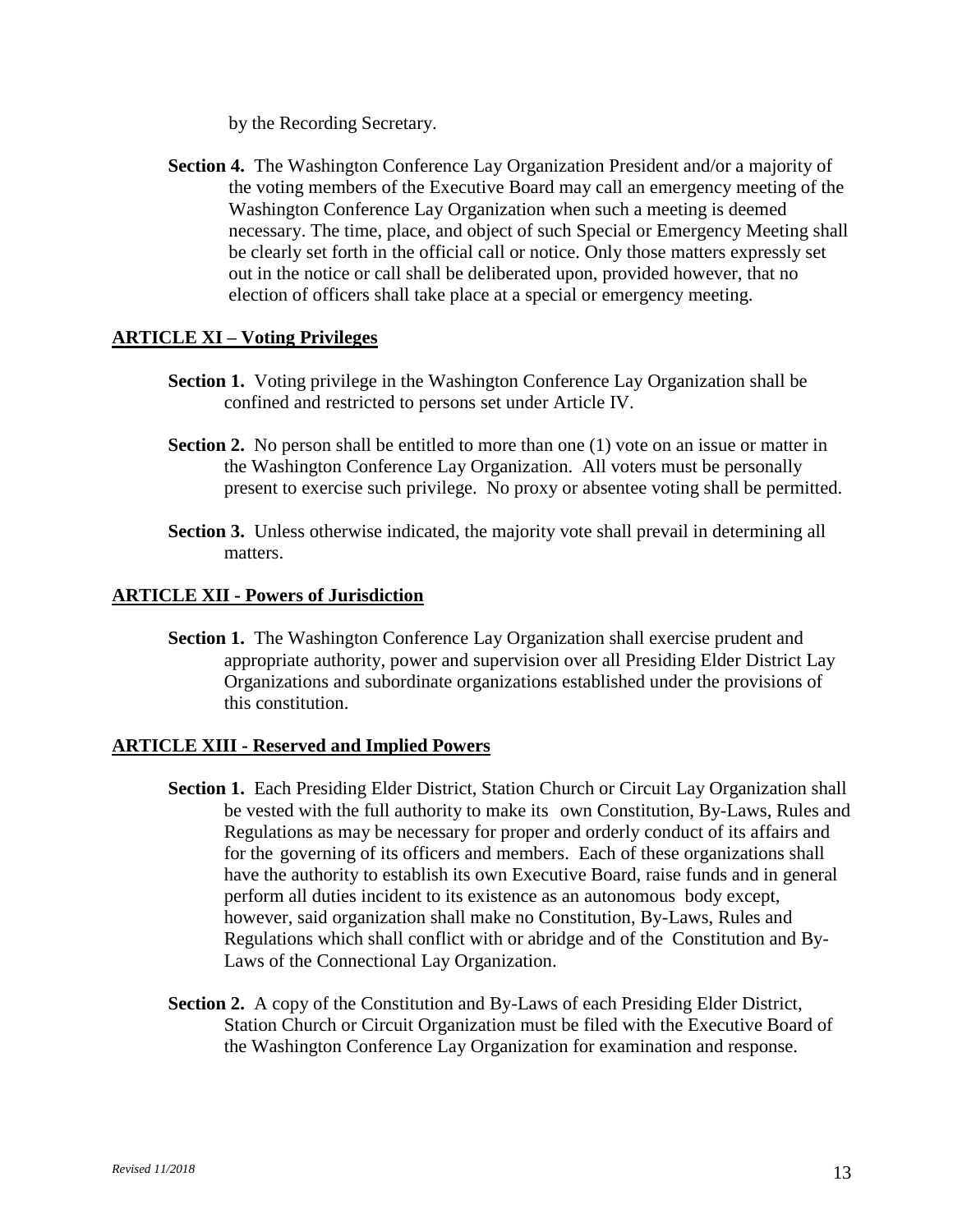- **Section 3**. Each Presiding Elder District Lay Organization of the Annual Conference and each Station Church or Circuit Organization shall have the following provisions inserted in its Constitution and By-Laws: "This Organization shall be subject to and governed by the Constitution and By-Laws of the Connectional Lay Organization of the African Methodist Episcopal Church."
- Section 4. This organization and each of its Divisions shall at all times be subject to and governed by the *Discipline, Laws, Doctrine and Tenets* of the African Methodist Episcopal Church.

#### **ARTICLE XIV - Committees**

- **Section 1.** To ensure successful and effective implementation of programs and projects of the Washington Conference Lay Organization, other than specified duties of elected officers per Constitution and By-Laws, all Chairpersons shall be appointed by the President.
- **Section 2.** The President of the Washington Conference Lay Organization may appoint Ad Hoc Committees, however, when an Ad Hoc Committee is appointed, its function must be specified, and procedures established for its functioning.

#### **ARTICLE XV - Subordinate Bodies**

- **Section 1.** *Presiding Elder District Lay Organization of the Annual Conference* **-** The Presiding Elder District Lay Organization of the Annual Conference shall be composed of:
	- a. All elected officers.
	- b. The President and six (6) elected delegates, one of whom shall be a Young Adult age 18-35, from each Station Church or Circuit where there is a duly organized Lay Organization.
	- g. This organization is amenable to the Washington Conference Lay Organization and must report to the Washington Conference Lay Organization at least annually.
- **Section 2.** *Station Church or Circuit Lay Organization* The Pastor of each Station Church or Circuit shall call a meeting of the members of the Charge for the purpose of organizing a Lay Organization where none exists. The Station Church or Circuit Lay Organization shall be composed of all members of said Station Church or Circuit who desire to enroll. The officers of the organization shall be elected from those enrolled in said organization. The President of the Lay Organization, or a duly elected representative of the local church, shall be a member of the Official Board of the Church.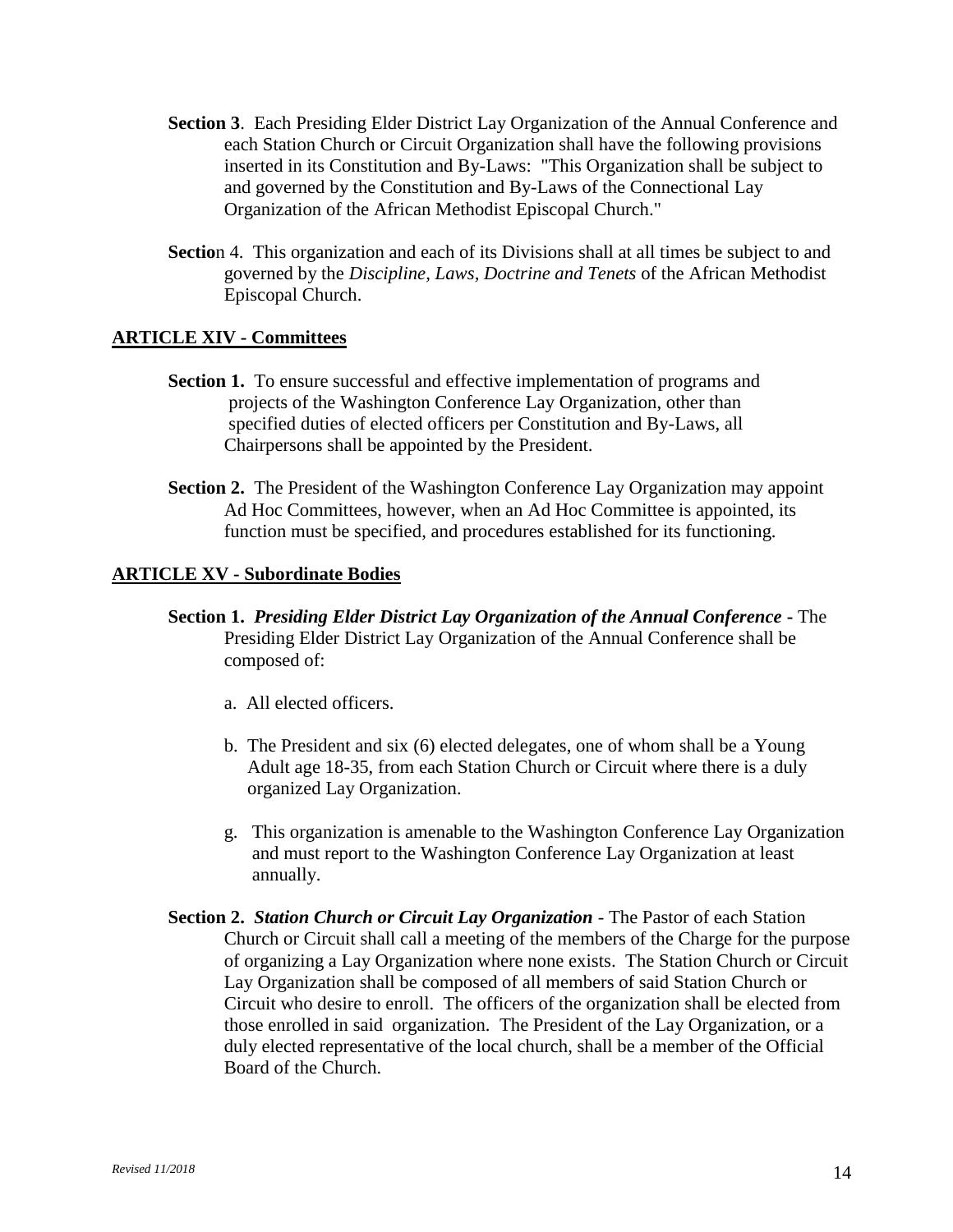The officers of a Station Church or Circuit Lay Organization shall be those specified in Article V, Section 1 of this Constitution. The Station Church or Circuit Lay Organization shall fix the time for regular meetings which should not be less than ten (10) times per year.

- **Section 3.** There shall be a Youth component of the Washington Conference Lay Organization composed of Youth between the ages 13-17.
- **Section 4.** There shall be a Young Adult component of the Washington Conference Lay Organization composed of Young Adults ages 18-35.

#### **ARTICLE XV - Amendments**

- **Section 1.** Amendments to the Constitution and By-Laws of the Washington Conference Lay Organization may be made by serving a copy of the proposed amendment with the President and Secretary at least sixty (60) days prior to the meeting of the Washington Conference Lay Organization.
	- **a.** The Secretary shall send a copy of the amendments by certified mail and/or electronic communication to each of the Presiding Elder District Presidents.
	- **b.** If there are no Presiding Elder District Lay Organizations, the Secretary shall send a copy of the amendments by certified mail and/or electronic communication to each of the Station Church or Circuit Presidents.
	- **c.** Two-Thirds (2/3) vote of the Washington Conference Lay Organization members present and eligible to vote shall be required to affect an amendment.
	- **d.** Amendments will take effect at the close of the Washington Conference Lay Organization meeting in which the vote to amend was taken.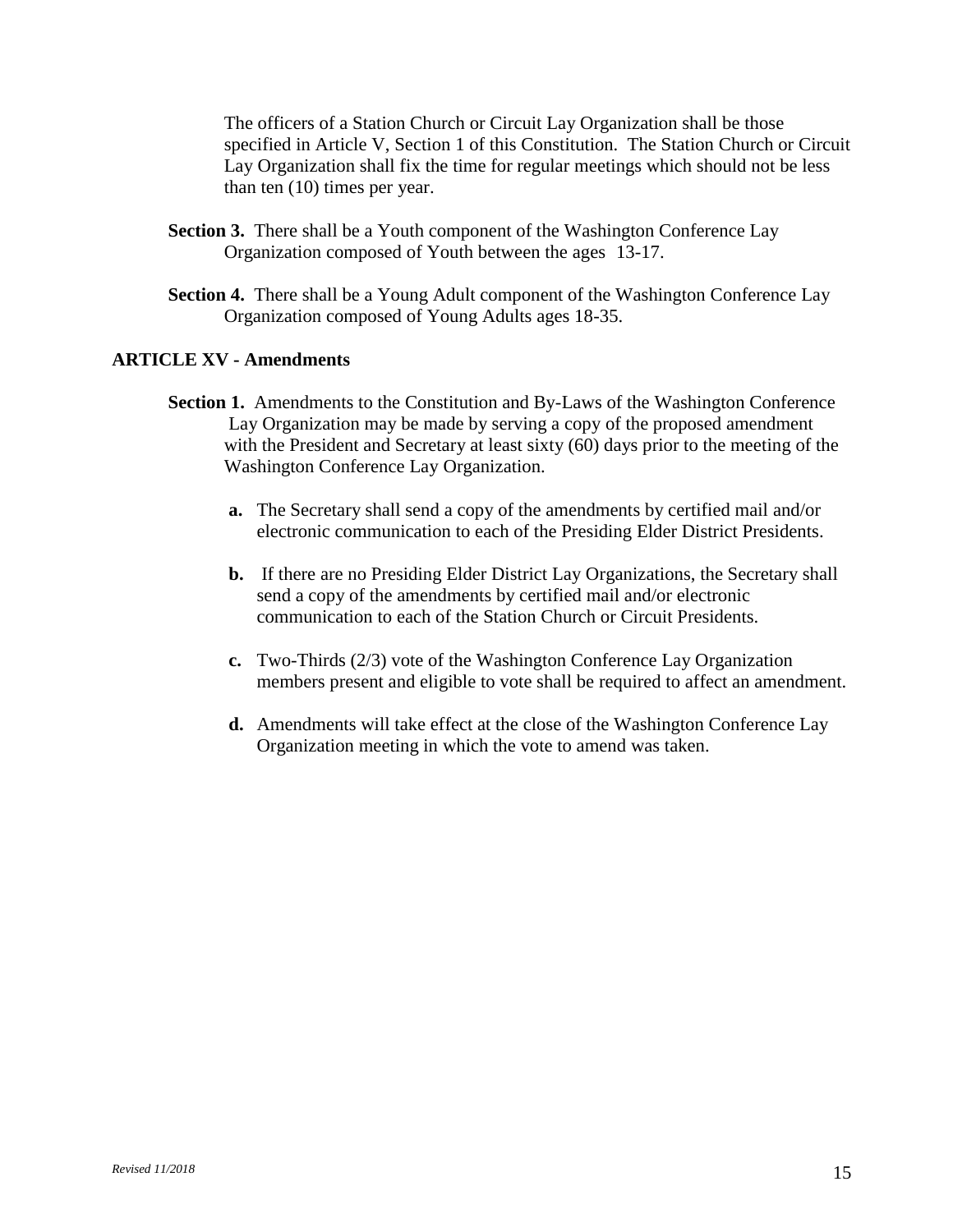### **By-Laws of the Washington Conference Lay Organization**

*The following shall constitute the By-Laws of this Organization:*

#### **Order of Business:**

**Section 1.** The Order of Business shall be:

- a. Devotion
- b. Bible Study
- c. Roll Call of Officers
- d. Report of Credentials Committee
- e. Registration of Delegates
- f. Reading of Report of the Executive Board
- g. Reading of Communications
- h. Appointment of Committees
- i. President's Message
- j. Reports of Officers
- k. Unfinished Business
- l. New Business
- m. Report of Committees
- n. Adjournment
- **Section 2.** Representation from a majority of those Station Churches or Circuits of the Washington Annual Conference shall constitute a quorum for the transaction of business.
- **Section 3.** The members shall conform to all of the rules and regulations of this organization. Any member(s) guilty of an infraction or violation of the rules, or for conduct or decorum unbecoming a member may be removed from membership herein.
- **Section 4.** The order of business herein before outlined may be changed by a majority vote of the members present.
- **Section 5.** All reports of Presidents and other officers shall be in writing and submitted in triplicate copies, one to be left with the President of the organization, one to be left with the Secretary of the organization and one to be retained by the officer making the report.
- **Section 6.** Any Officer failing to perform his/her official duties shall be accountable to the Executive Board.
	- a. Any officer, elected or appointed, not performing the respective duties shall first be notified in person by the President, followed up in writing by the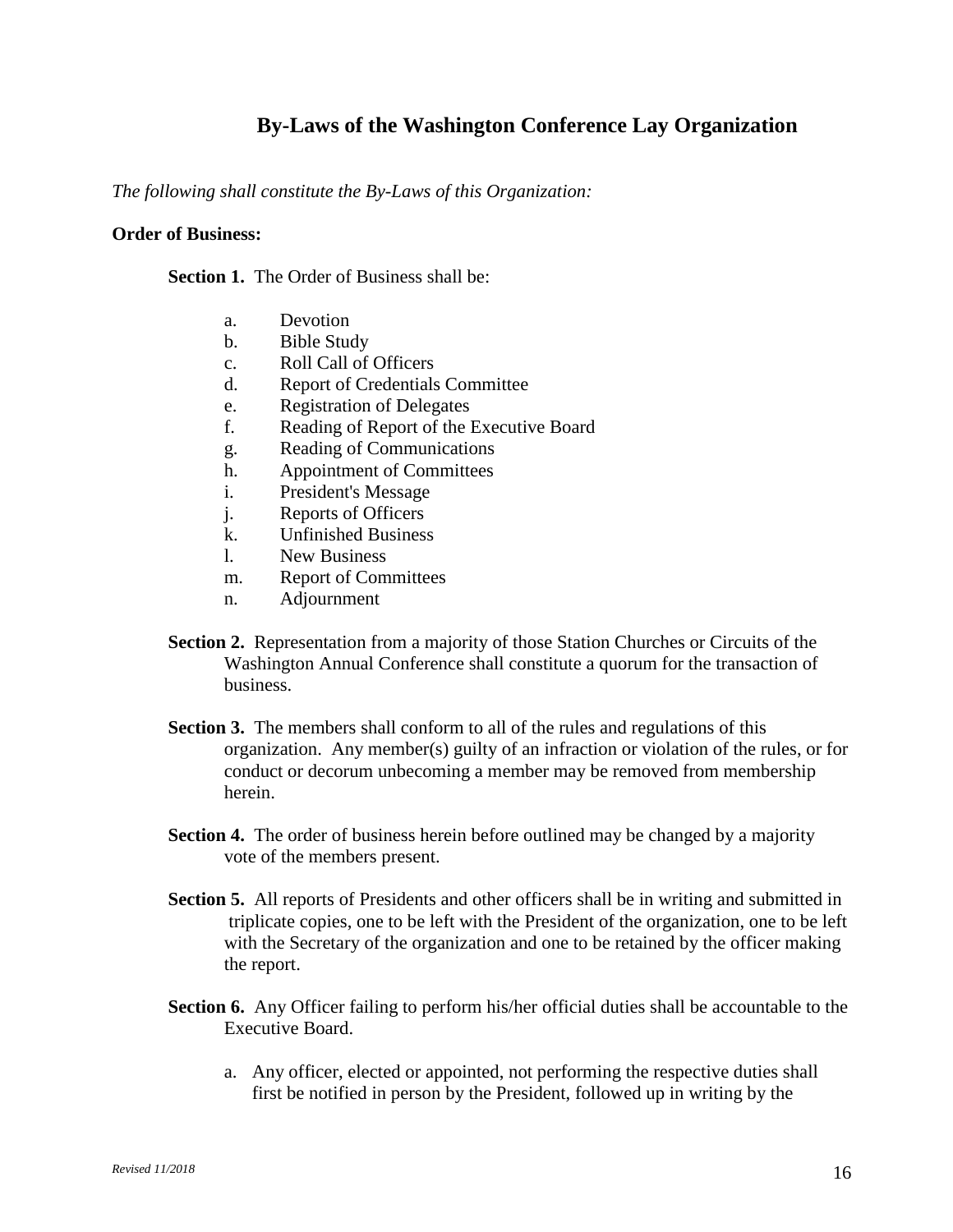President, with a copy to the Executive Board. If such failure to perform continues for a period not to exceed 60 days after notification, the matter should be referred to the Executive Board for action.

#### **Section 7. Criteria for Election of Delegates to the Biennial Convention**

- a. Candidate must be consistently active on the local and conference levels.
- b. Candidate must have registered and attended a Biennial within the last 10 years.
- c. Candidate is eligible to seek election as a delegate if he did not attend the previous Biennial Convention as a delegate.
- d. Candidate must have the letter of intent signed by the local President verifying that the above criteria has been met.
- e. Candidate must be present at the election.
- **Section 8.** No officer, nor standing or special committee, shall incur any obligation, which shall be binding, unless such action was authorized in its inception, or subsequently ratified and approved by the organization.
- **Section 9.** The President shall be authorized to appoint and deputize with sufficient power and authority, as many marshals as may be deemed necessary to maintain order and decorum in the meeting.
	- a. It shall be the duty of the marshals to maintain strict order, see that only members are seated within established bounds of the meeting and perform such other duties as may be assigned to them by the President in keeping with the duties of their office.
- **Section 10.** Any provision or condition not expressly covered in either the Constitution or By-Laws of the Washington Conference Lay Organization shall be interpreted and construed in keeping with the long-established policy, customs, tenets and traditions of the African Methodist Episcopal Church, the *Doctrine and Discipline of the African Methodist Episcopal Church*, current edition, and *Robert's Rules of Order*, revised edition.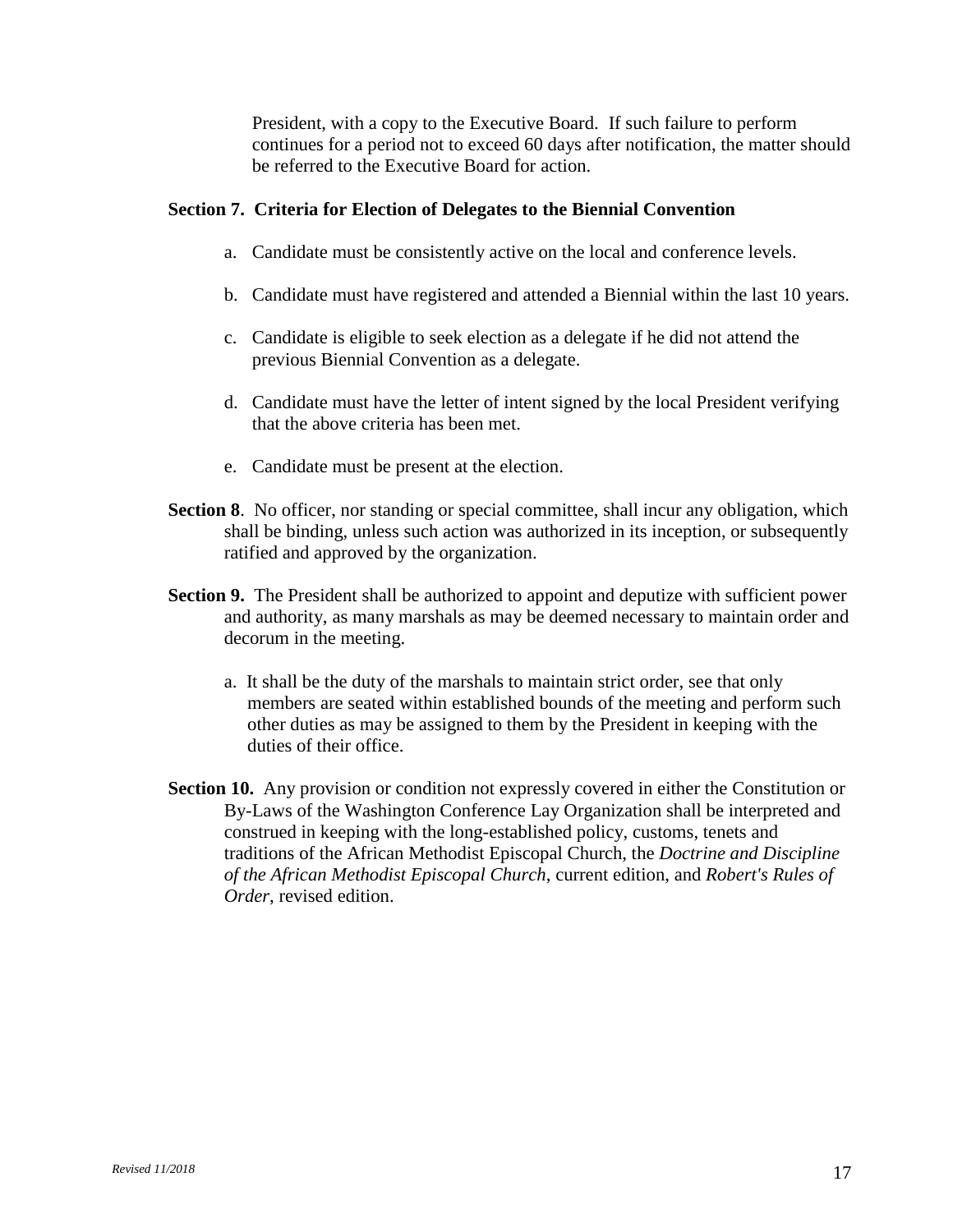## **GLOSSARY OF TERMS**

This *GLOSSARY* is provided as a guide for convenient and quick reference. In general, the definitions are based on the language the *Doctrine and Discipline of the African Methodist Episcopal Church* utilizes. In those instances where no specific legislation could be found, the terminology is based on historical, cultural usage and accepted practices.

2nd Episcopal District of The African Methodist Episcopal Church - An administrative subdivision of the A.M.E. Church on the Connectional Level. It consists of five (5) annual conferences: Baltimore, Washington, Virginia, North Carolina, and Western North Carolina.

Absentee Ballot - A ballot cast during an election when the voter cannot be present at the place of voting. This practice is not allowed by the Washington Conference Lay Organization.

African Methodist Episcopal Church - A connectional church founded by Richard Allen, whose mission is to minister to the spiritual, intellectual, physical and emotional, and environmental needs of all people by spreading Christ's liberation gospel through word and deed.

A.M.E. Educational Institutions - Wilberforce University, Morris Brown College, Allen University, Paul Quinn College, Payne Theological Seminary, Turner Theological Seminary, and Shorter Junior College.

Annual Conference - An incorporated, legal and sovereign body that is composed of all Traveling Elders, Deacons, and Licentiates and all Local Elders and Local Deacons, Presidents of the Conference Lay Organization, Missionary Society, Conference Director of Christian Education and YPD Director, together with one lay member from each charge within its bounds. The presiding Bishop of the Episcopal District in which an Annual Conference is located shall be the President of the Annual Conference.

Ballot - A slip of paper to be used by members of an organization in casting their written votes during an election of officers.

Basic Computer Technology - Proficiency in the use of personal computers for the purpose of keeping records. Such skills shall include but not be limited to word processing, spreadsheets, and data base record keeping and reporting.

Biennial Session of the Connectional Lay Organization - The biennial business meeting of the Connectional Lay Organization.

Christian Stewardship - The practice of systematic and proportionate giving of time, influence, agility, and material possessions based upon the conviction that these are a trust from God, to be used in His service for the benefit of all mankind in grateful acknowledgement of Christ's redeeming love. The use of one's time, treasures, talents, health, relationships, property, and the gospel in a partnership with God.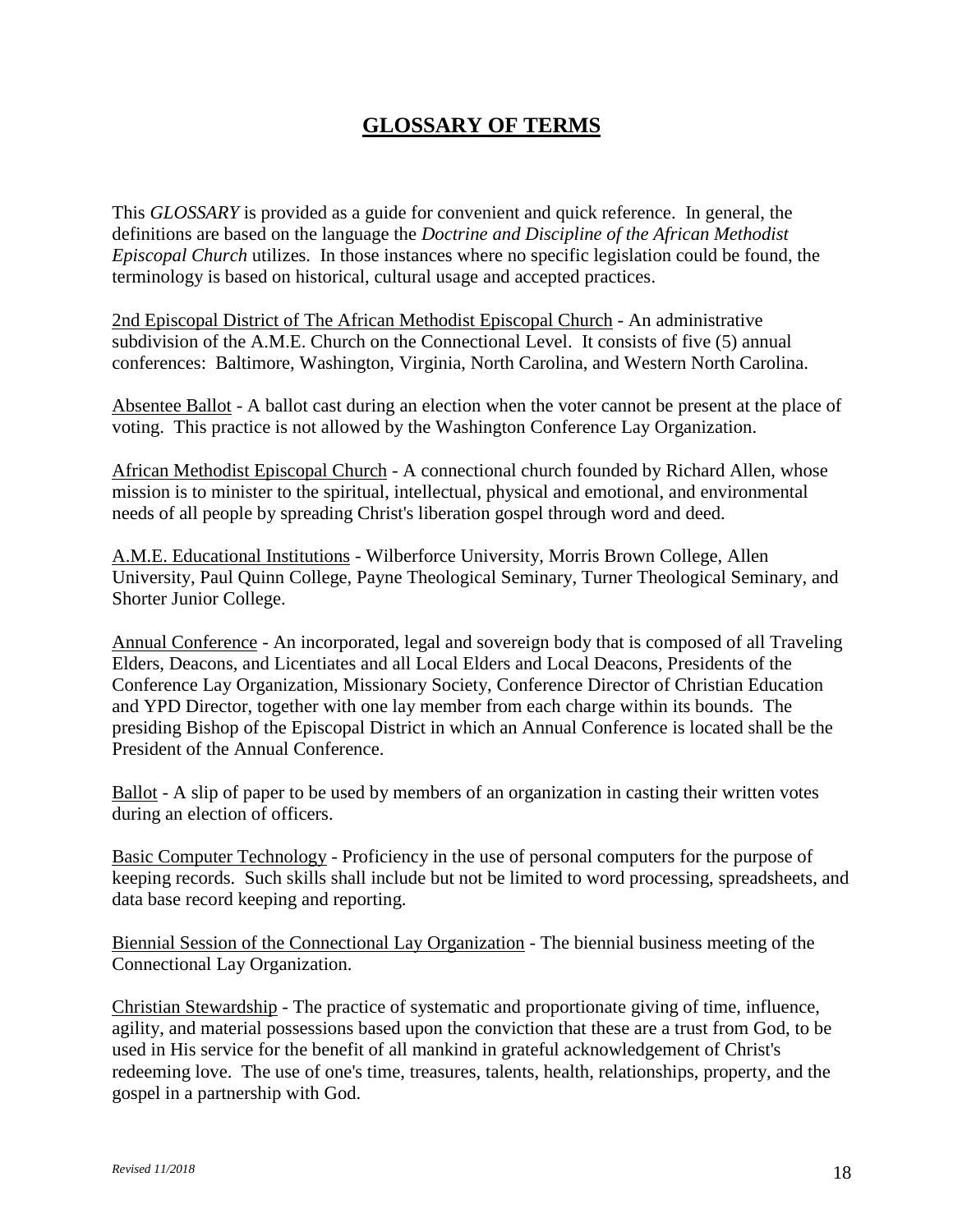Church Papers - Periodical publications produced by the connection for sale or subscription.

Circuits - Two or more churches under the supervision of a single pastor.

Connectional Lay Economic Development Corporation (CLEDC) - A not-for-profit corporation under the auspices of the Connectional Lay Organization of the African Methodist Episcopal Church. The purpose of the CLEDC is to provide financial assistance to the Connectional institutions and projects; a financial base for lay ministries, outreach missions, and long-term financial programs for the denomination.

*Doctrine and Discipline of the African Methodist Episcopal Church* - The doctrine, laws, rules and regulations governing the conduct of the African Methodist Episcopal Church, its divisions, subdivisions and commissions, revised and published by Order of the General Conference (held every 4 years).

Election Committee - The committee, appointed by the president of the Washington Conference Lay Organization, with the responsibility to guarantee that elections are conducted in a fair and Christian manner in accordance with the Washington Conference Lay Organization.

Good and Regular Standing - Regular attendance, participation and dues payment in a Station Church Lay Organization.

Laity - The members of a local church who have not been ordained as deacons or elders.

Lay Organization - An organization of lay persons whose mission is to further the ministries of the church.

Lay Persons - Members of a local church who have not been ordained as deacons or elders.

Nominating Committee - The committee, appointed by the President of the Washington Conference Lay Organization, with the responsibility to guarantee that the nomination of candidates to be officers of the body is conducted in a fair and Christian manner in accordance with the Washington Conference Lay Organization Constitution and By-Laws.

Presiding Elder District - An administrative subdivision of the Annual Conference under the supervision of a Presiding Elder.

Proxy Voting - The practice of one authorizing another to cast his/her vote during an election. This practice is not allowed by the Washington Conference Lay Organization.

Richard Allen - The founder of the African Methodist Episcopal Church.

Robert's Rules of Order, revised edition - The generally accepted written authority on the subject of parliamentary procedures.

Station Churches - Local churches in the African Methodist Episcopal Church.